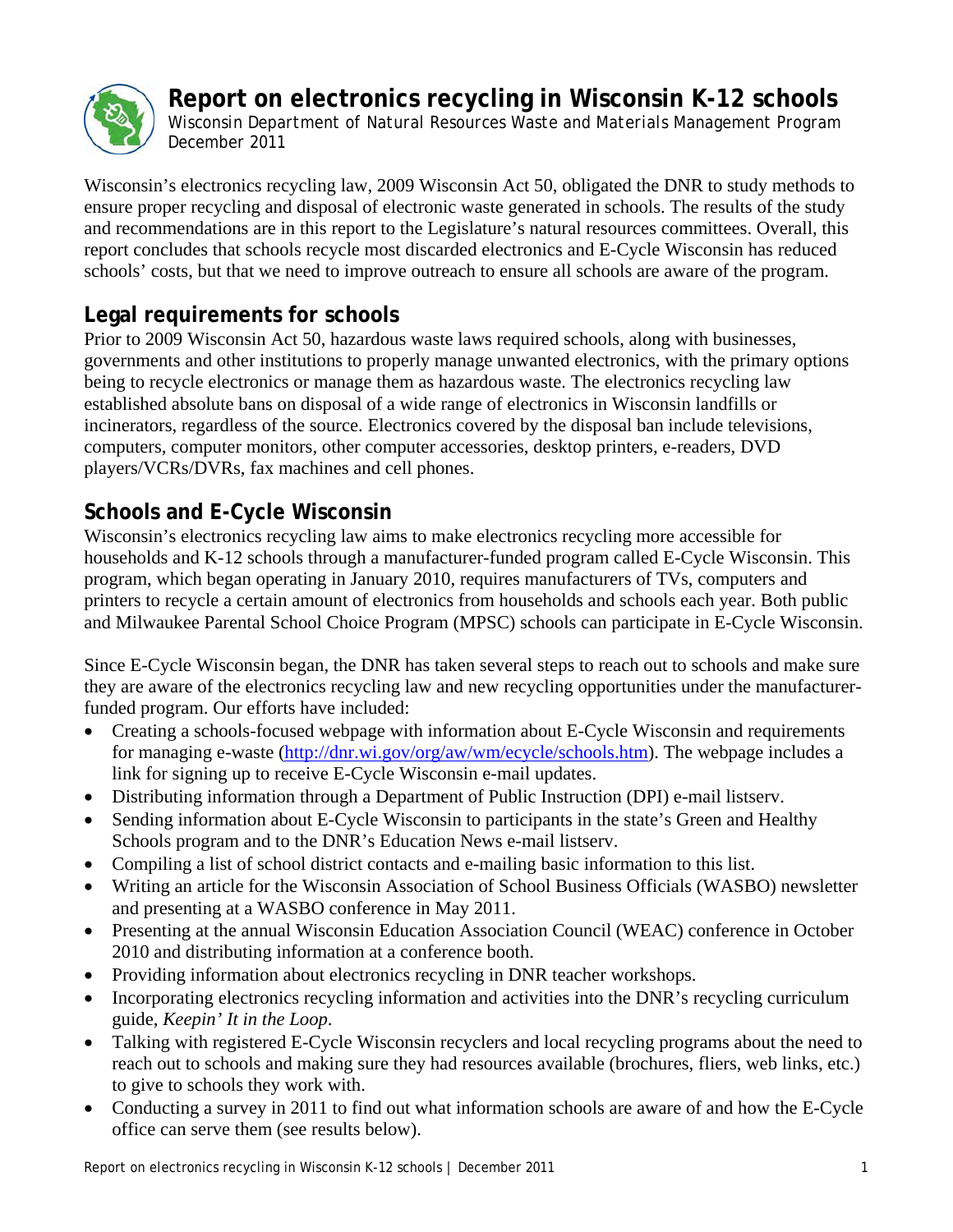## **Measuring awareness and needs**

To better understand how Wisconsin schools manage their discarded electronics, E-Cycle Wisconsin staff conducted an online survey in summer 2011. We sent the survey through the WASBO e-mail listserv and the DPI Wisconsin Public K-12 listserv, e-mailed it to a list of school district administrators, and included a link to the survey in a WASBO newsletter.

We received 95 completed surveys, representing 22 percent of Wisconsin's 424 school districts. Of the respondents, 99 percent worked for public schools and 89 percent were answering for a school district. One person responded from a charter school and 12 respondents did not answer this question. Sixty-five respondents chose to enter their locations, showing us that we have wide geographic distribution around the state and a mix of urban and rural districts. However, many of Wisconsin's larger school districts and schools in northeastern and central Wisconsin are not represented in the responses.

### **Electronics recycling knowledge**

Nearly all (96 percent) of the respondents had heard of the landfill and incinerator bans on electronics. While this is positive, it may reflect a bias in the respondents who chose to take our survey. Those already aware of electronics recycling law may be more interested in taking an electronics recycling survey than those unaware of the law. Even with this potential bias, less than half (46 percent) of respondents had heard of E-Cycle Wisconsin. Most respondents received their information from news



stories, schools associations or their electronics recyclers. Few respondents had learned of the program or disposal bans directly from the DNR website or newsletters. The radio, and electronics retailers and manufacturers were also not major sources of information for these respondents (see Figure 1).

## **Electronics disposal methods**

All of the responding schools/districts own TVs and DVD players/VCRs/DVRs, desktop computers and computer monitors. Most own laptop computers, printers and fax machines. Several schools/districts also lease some of these electronics. Responding schools/districts generally keep computers and TVs for four years or longer; however, many had disposed of computers (95 percent) and TVs (71 percent) in the past 12 months. Eighty-seven percent of respondents who disposed of computers did so through recycling. Computers were also reused for parts and donated to charity. Most school/districts (64 percent) also chose to dispose of TVs through recycling. TVs were also sold or donated to charity. Only one respondent placed the district's computers and TVs in the trash (see Figure 2).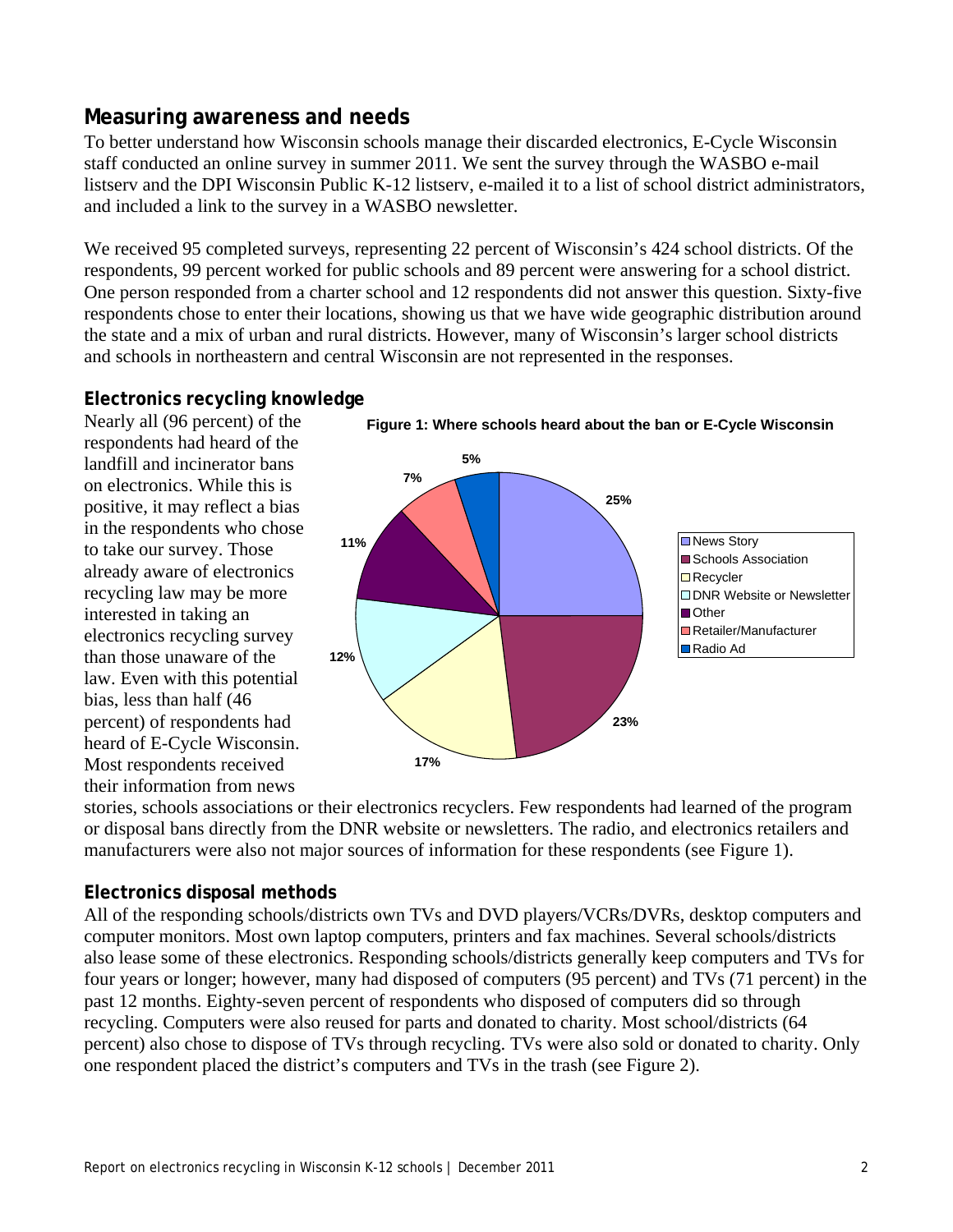

#### **Figure 2: Electronics disposal methods at Wisconsin schools**

### **Choosing a recycler**

When asked to identify the most important reason for choosing an electronics recycler, 38 percent of respondents selected cost to the school district. Service (e.g., pickup of electronics, wide range of electronics recycled) was most important to 29 percent. About one-fifth of respondents said responsible practices were most important, and only a handful chose data destruction or other reasons (see Figure 3).

One-quarter of responding schools/districts said they recycled electronics through E-Cycle Wisconsin (a handful of respondents did not know whether their recycler was part of the



**□ Cost ■ Service □ Responsible Recycler □ Secure Data Destruction ■ Other** 

program). Of those who used an E-Cycle Wisconsin recycler, most saved money or received money back for the electronics. About a third of schools/districts who responded said they had recycled electronics through a retailer- or manufacturer-sponsored program for schools at some point.

### **Communicating with Wisconsin's schools**

As mentioned earlier, news stories, schools associations and information from e-cyclers were the top three ways schools had heard about the disposal bans or E-Cycle Wisconsin in the past. Respondents indicated that a variety of outreach tools, including the DNR's E-Cycle Wisconsin webpages, fact sheets and articles in newsletters would help them better understand the benefits of E-Cycle Wisconsin. Many respondents listed the newsletters they are most likely to turn to for school business information.